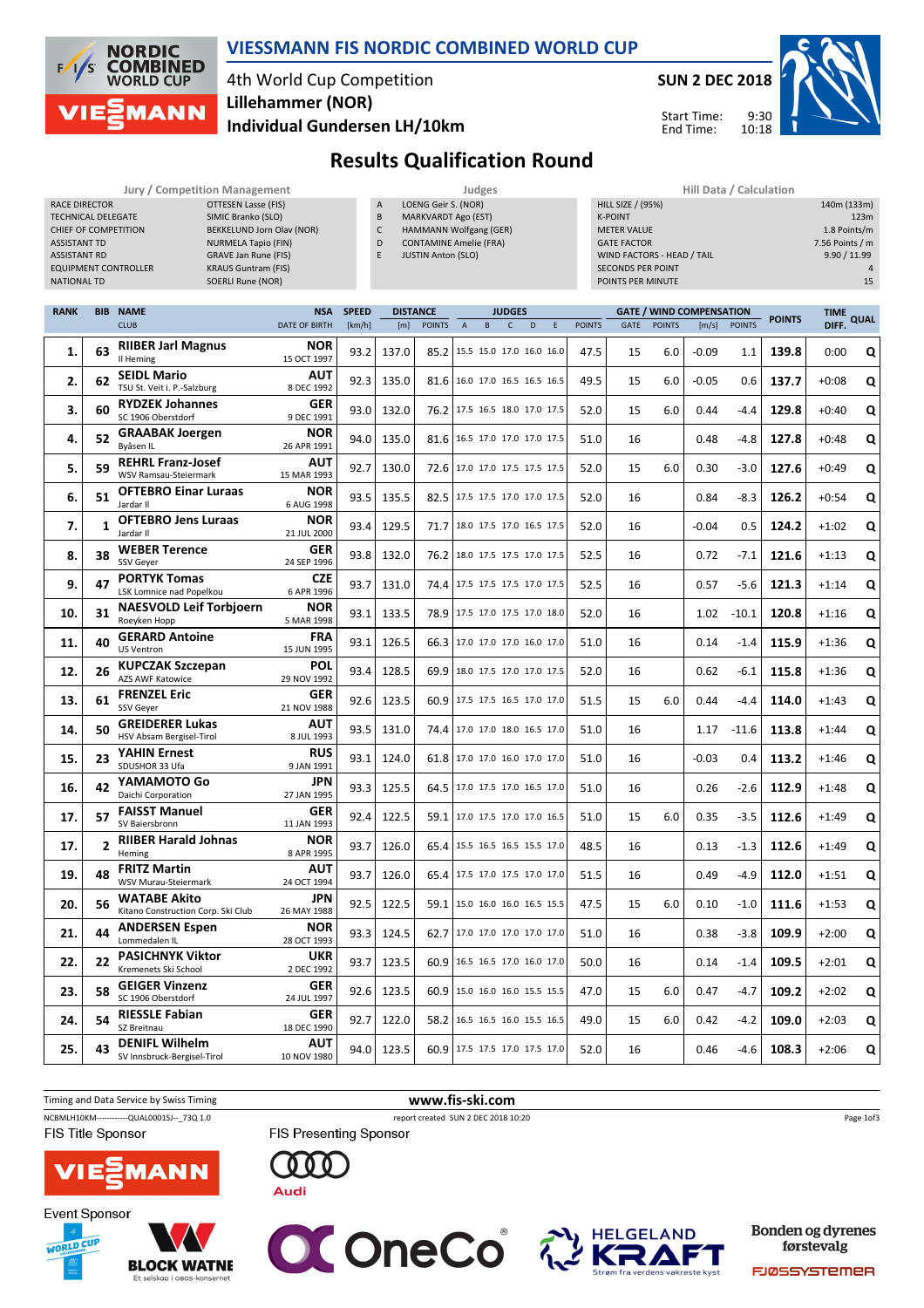

#### VIESSMANN FIS NORDIC COMBINED WORLD CUP

4th World Cup Competition Individual Gundersen LH/10km Lillehammer (NOR)

SUN 2 DEC 2018

Start Time: End Time:



### Results Qualification Round

| <b>RANK</b> | <b>BIB</b> | <b>NAME</b>                                                   | <b>NSA</b>                | <b>SPEED</b> | <b>DISTANCE</b> |               |                                 |   | <b>JUDGES</b> |   |   |               |             |               | <b>GATE / WIND COMPENSATION</b> |               | <b>POINTS</b> | <b>TIME</b> | <b>QUAL</b> |
|-------------|------------|---------------------------------------------------------------|---------------------------|--------------|-----------------|---------------|---------------------------------|---|---------------|---|---|---------------|-------------|---------------|---------------------------------|---------------|---------------|-------------|-------------|
|             |            | <b>CLUB</b>                                                   | <b>DATE OF BIRTH</b>      | [km/h]       | [m]             | <b>POINTS</b> | $\overline{A}$                  | B | $\mathsf{C}$  | D | Ε | <b>POINTS</b> | <b>GATE</b> | <b>POINTS</b> | [m/s]                           | <b>POINTS</b> |               | DIFF.       |             |
| 26.         | 45         | <b>MOAN Magnus Hovdal</b><br>Byaasen IL                       | <b>NOR</b><br>26 AUG 1983 | 93.9         | 122.5           |               | 59.1   16.5 17.0 16.0 17.0 16.5 |   |               |   |   | 50.0          | 16          |               | 0.12                            | $-1.2$        | 107.9         | $+2:08$     | Q           |
| 27.         | 53         | <b>BJOERNSTAD Espen</b><br>Byåsen Skiklubb                    | NOR<br>26 DEC 1993        | 92.9         | 125.5           |               | 64.5   17.0 17.5 16.5 17.0 17.0 |   |               |   |   | 51.0          | 16          |               | 0.84                            | -8.3          | 107.2         | $+2:10$     | Q           |
| 28.         | 17         | <b>PAZOUT Ondrej</b><br>ASO Dukla Liberec                     | <b>CZE</b><br>1 JUL 1998  | 93.5         | 120.0           |               | 54.6 17.0 17.0 15.5 17.0 16.5   |   |               |   |   | 50.5          | 16          |               | $-0.08$                         | 1.0           | 106.1         | $+2:15$     | Q           |
| 29.         | 33         | <b>VRHOVNIK Vid</b><br>Ssk Velenje                            | <b>SLO</b><br>12 JUL 1999 | 93.0         | 123.5           |               | 60.9 17.0 16.5 16.5 16.5 17.0   |   |               |   |   | 50.0          | 16          |               | 0.51                            | -5.0          | 105.9         | $+2:16$     | Q           |
| 30.         | 8          | <b>GRUBER Bernhard</b><br>SC Bischofshofen-Salzburg           | AUT<br>12 AUG 1982        | 93.7         | 121.0           |               | 56.4 17.0 17.0 17.0 16.5 16.5   |   |               |   |   | 50.5          | 16          |               | 0.14                            | $-1.4$        | 105.5         | $+2:17$     | Q           |
| 31.         | 29         | <b>NAGAI Hideaki</b><br>Gifu Hino Motors Ski Team             | JPN<br>5 SEP 1983         | 93.0         | 123.5           |               | 60.9 17.5 17.0 17.0 17.0 17.0   |   |               |   |   | 51.0          | 16          |               | 0.86                            | $-8.5$        | 103.4         | $+2:26$     | Q           |
| 32.         | 9          | <b>ILVES Kristjan</b><br>Elva Skiclub                         | <b>EST</b><br>10 JUN 1996 | 92.9         | 119.5           | 53.7          | 17.0 17.0 16.0 17.0 16.5        |   |               |   |   | 50.5          | 16          |               | 0.27                            | $-2.7$        | 101.5         | $+2:33$     | Q           |
| 33.         | 46         | <b>WATABE Yoshito</b><br>Kitano Construction Corp. Ski Club   | JPN<br>4 OCT 1991         | 92.7         | 121.5           | 57.3          | 15.0 15.5 15.5 16.0 15.0        |   |               |   |   | 46.0          | 16          |               | 0.31                            | $-3.1$        | 100.2         | $+2:38$     | Q           |
| 34.         | 41         | <b>COSTA Samuel</b><br><b>GS FIAMME ORO</b>                   | ITA<br>30 NOV 1992        | 94.0         | 116.5           | 48.3          | 14.5 16.0 16.5 16.5 15.5        |   |               |   |   | 48.0          | 16          |               | $-0.11$                         | 1.3           | 97.6          | $+2:49$     | Q           |
| 35.         | 37         | <b>BRAUD Francois</b><br>ARMEES-EMHM - Chamonix               | FRA<br>27 JUL 1986        | 93.1         | 121.0           |               | 56.4 15.0 15.0 15.0 15.0 15.5   |   |               |   |   | 45.0          | 16          |               | 0.39                            | $-3.9$        | 97.5          | $+2:49$     | Q           |
| 36.         | 32         | <b>CIESLAR Adam</b><br><b>AZS AWF Katowice</b>                | POL<br>18 DEC 1992        | 92.9         | 118.5           | 51.9          | 16.5 16.5 16.5 16.5 16.5        |   |               |   |   | 49.5          | 16          |               | 0.52                            | $-5.1$        | 96.3          | $+2:54$     | Q           |
| 37.         | 49         | <b>KROG Magnus</b><br>Høydalsmo IL                            | <b>NOR</b><br>19 MAR 1987 | 93.1         | 116.5           |               | 48.3   15.5 16.5 16.5 16.5 16.0 |   |               |   |   | 49.0          | 16          |               | 0.18                            | $-1.8$        | 95.5          | $+2:57$     | Q           |
| 38.         | 39         | <b>PITTIN Alessandro</b><br><b>GS FIAMMEGIALLE</b>            | ITA<br>11 FEB 1990        | 93.2         | 116.5           |               | 48.3   17.0 17.0 16.5 16.5 16.0 |   |               |   |   | 50.0          | 16          |               | 0.33                            | $-3.3$        | 95.0          | $+2:59$     | Q           |
| 39.         | 30         | <b>HUG Tim</b><br>SC Gerlafingen                              | SUI<br>11 AUG 1987        | 93.6         | 119.5           | 53.7          | 17.0 16.5 17.0 16.5 16.5        |   |               |   |   | 50.0          | 16          |               | 1.06                            | $-10.5$       | 93.2          | $+3:06$     | Q           |
| 40.         | 28         | <b>FLETCHER Taylor</b><br>Steamboat Springs Winter Sports Clu | USA<br>11 MAY 1990        | 93.2         | 119.0           |               | 52.8 17.0 17.0 16.5 16.5 16.5   |   |               |   |   | 50.0          | 16          |               | 0.98                            | $-9.7$        | 93.1          | $+3:07$     | Q           |
| 41.         | 15         | <b>MAEKIAHO Arttu</b><br>Kainuun Hiihtoseura                  | <b>FIN</b><br>16 SEP 1997 | 93.3         | 114.0           | 43.8          | 16.5 16.5 16.0 16.5 16.0        |   |               |   |   | 49.0          | 16          |               | 0.03                            | $-0.3$        | 92.5          | $+3:09$     | Q           |
| 42.         | 19         | <b>MAZURCHUK Dmytro</b><br>Kremenets Ski school               | UKR<br>19 JAN 1999        | 92.5         | 114.5           | 44.7          | 16.0 16.0 16.0 15.5 15.5        |   |               |   |   | 47.5          | 16          |               | 0.12                            | $-1.2$        | 91.0          | $+3:15$     | Q           |
| 43.         |            | <b>SONEHARA Go</b><br>Tokyo Biso Kogyo Corp.Ski Club          | JPN<br>1 OCT 1993         | 93.3         | 114.0           |               | 43.8   15.5 16.0 16.5 16.0 16.0 |   |               |   |   | 48.0          | 16          |               | 0.10                            | $-1.0$        | 90.8          | $+3:16$     | Q           |
| 44.         | 24         | <b>MUHLETHALER Laurent</b><br>Premanon                        | FRA<br>27 SEP 1997        | 92.9         | 111.0           |               | 38.4   16.0 16.5 15.5 17.0 16.0 |   |               |   |   | 48.5          | 16          |               | $-0.24$                         | 2.9           | 89.8          | $+3:20$     | Q           |
| 45.         | 27         | <b>LAHEURTE Maxime</b><br>Douanes - AS Gerardmer Ski Nordique | FRA<br>20 MAY 1985        | 92.9         | 113.0           |               | 42.0   15.5 16.5 15.5 16.0 16.0 |   |               |   |   | 47.5          | 16          |               | $-0.02$                         | 0.2           | 89.7          | $+3:20$     | Q           |
| 46.         | 14         | <b>SHIMIZU Aguri</b><br>Euglena Ski Club                      | JPN<br>9 MAR 1992         | 92.9         | 114.5           | 44.7          | 14.0 15.5 15.5 14.5 15.5        |   |               |   |   | 45.5          | 16          |               | 0.18                            | $-1.8$        | 88.4          | $+3:26$     | Q           |
| 47.         | 35         | <b>MUTRU Leevi</b><br>Lahti SC                                | <b>FIN</b><br>16 MAY 1995 | 93.3         | 112.5           | 41.1          | 16.0 16.0 16.0 16.5 16.0        |   |               |   |   | 48.0          | 16          |               | 0.23                            | $-2.3$        | 86.8          | $+3:32$     | Q           |
| 48.         | 18         | <b>PASHAEV Alexander</b><br>St.Petersburg SHVSM po ZVS.       | <b>RUS</b><br>6 DEC 1997  | 93.1         | 108.0           |               | 33.0 16.0 15.5 16.0 16.5 16.0   |   |               |   |   | 48.0          | 16          |               | $-0.44$                         | 5.3           | 86.3          | $+3:34$     | Q           |
| 49.         | 34         | <b>HEROLA Ilkka</b><br>Puijon Hiihtoseura                     | FIN<br>22 JUN 1995        | 93.0         | 113.5           |               | 42.9 15.5 16.5 16.0 16.0 16.0   |   |               |   |   | 48.0          | 16          |               | 0.50                            | $-5.0$        | 85.9          | $+3:36$     | Q           |
| 50.         | 21         | <b>GOOD Jasper</b><br>Steamboat Springs Winter Sports Clu     | USA<br>10 MAY 1996        | 92.8         | 110.0           |               | 36.6   16.0 16.5 16.0 16.5 16.0 |   |               |   |   | 48.5          | 16          |               | 0.05                            | $-0.5$        | 84.6          | $+3:41$     |             |
| 51.         | 12         | <b>VALLET Edgar</b><br><b>CSR Pontarlier</b>                  | FRA<br>26 JUN 2000        | 92.7         | 107.5           |               | 32.1   16.0 16.0 16.0 16.0 15.5 |   |               |   |   | 48.0          | 16          |               | $-0.02$                         | 0.2           | 80.3          | $+3:58$     |             |
| 52.         | 36         | <b>SLOWIOK Pawel</b><br>AZS AWF Katowice                      | POL<br>31 MAR 1992        | 93.1         | 111.5           |               | 39.3   15.5 15.5 16.0 16.0 16.0 |   |               |   |   | 47.5          | 16          |               | 0.74                            | -7.3          | 79.5          | $+4:01$     |             |
| 53.         | 16         | <b>KARHUMAA Wille</b><br>Ounasvaaran Hiihtoseura              | FIN<br>7 JUN 2000         | 93.3         | 106.0           |               | 29.4   15.0 14.5 16.0 15.0 15.5 |   |               |   |   | 45.5          | 16          |               | $-0.14$                         | 1.7           | 76.6          | $+4:13$     |             |
| 54.         | 25         | <b>BUZZI Raffaele</b><br>CS CARABINIERI                       | ITA.<br>17 JUL 1995       | 93.8         | 106.5           |               | 30.3   15.5 16.5 15.5 16.0 15.5 |   |               |   |   | 47.0          | 16          |               | 0.13                            | $-1.3$        | 76.0          | $+4:15$     |             |











Bonden og dyrenes førstevalg

FJØSSYSTEMER